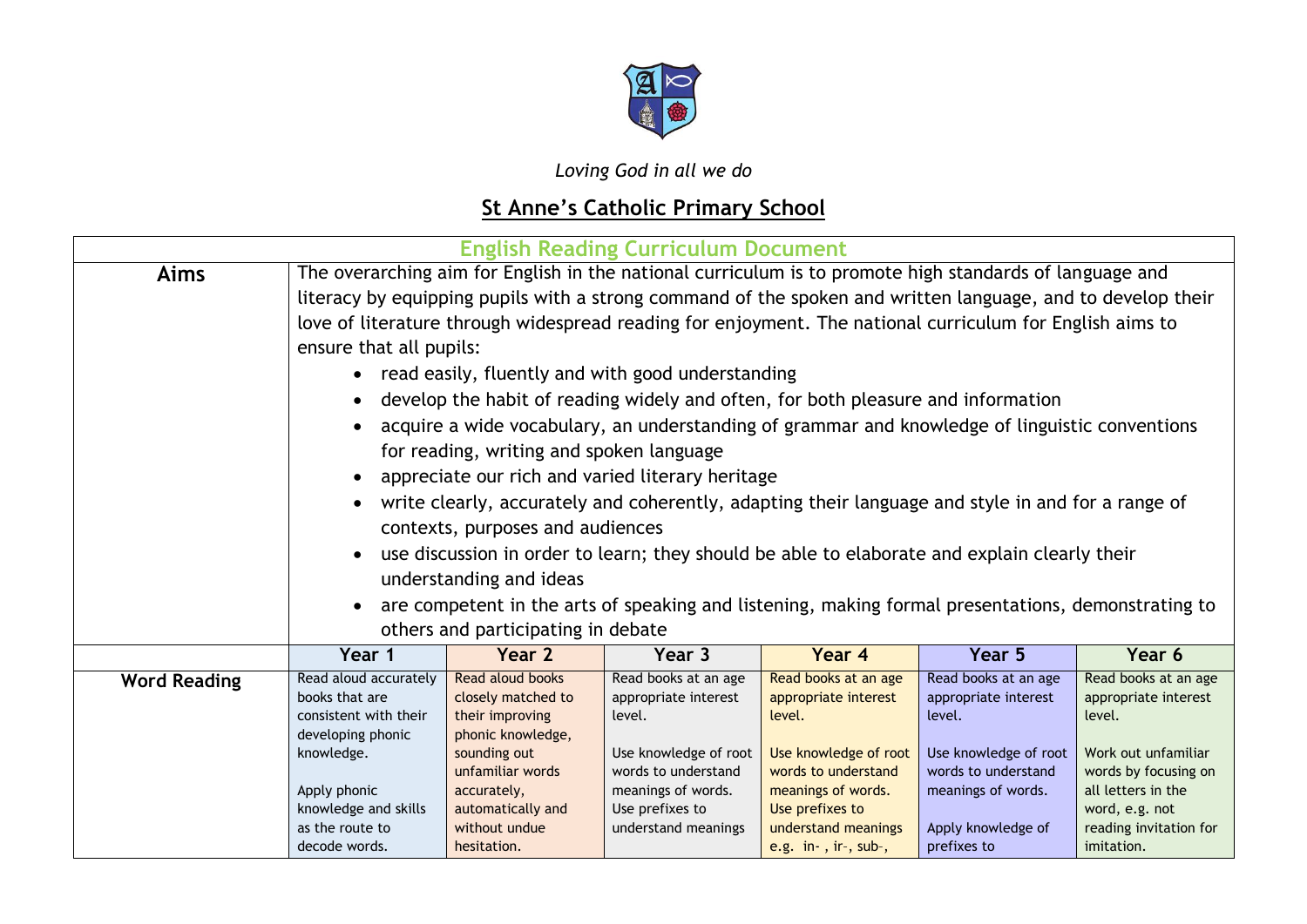|                                         |                        | e.g. un-, dis-, mis-,   | inter-super-, anti-,       | understand meaning      |                         |
|-----------------------------------------|------------------------|-------------------------|----------------------------|-------------------------|-------------------------|
| Respond speedily with                   | Re-read books to       | re-, pre-, im-, in-.    | auto-.                     | of new words, e.g.      | Use knowledge of root   |
| the correct sound to                    | build up fluency and   |                         |                            | dis-, re-, pre-, mis-,  | words, prefixes and     |
| grapheme for the 44                     | confidence in word     | Use suffixes to         | Use suffixes to            | over-.                  | suffixes to investigate |
| phonemes.                               | reading.               | understand meanings     | understand meanings        |                         | how the meanings of     |
|                                         |                        | e.g. $-ly$ , $-ous$ .   | e.g. $-ation, -tion, -$    | Use suffixes to         | words change e.g.       |
| Recognise and use the                   | Read frequently        |                         | ssion, -cian, -sion.       | understand meanings     | un+happy+ness,          |
| different ways of                       | encountered words      | Read and understand     |                            | e.g. -ant, -ance, -     | dis+repute+able,        |
| pronouncing the same                    | quickly and            | words from the Year 3   | <b>Read and understand</b> | ancy, -ent, ence, -     | dis+respect+ful,        |
| grapheme; e.g. ow in                    | accurately without     | list (selected from the | words from the Year 4      | ency, -ible, -able, -   | re+engage+ment.         |
| snow and cow.                           | overt sounding and     | statutory Year 3/4      | list (selected from the    | ibly, -ably.            |                         |
|                                         | blending.              | word list)              | statutory Year 3/4         |                         | Use suffixes to         |
| Read accurately by                      |                        |                         | word list                  | Read and understand     | understand meanings     |
| blending sounds in                      | Read accurately by     |                         |                            | words from the Year 5   | e.g. -cious, -tious, -  |
| unfamiliar words.                       | blending the sounds in |                         |                            | list (selected from the | tial, -cial.            |
|                                         | words, especially      |                         |                            | statutory Year 5/6      |                         |
| Read common                             | recognising            |                         |                            | word list)              | Read and understand     |
|                                         | alternative sounds for |                         |                            |                         | words from the Year 6   |
| exception words,<br>noting tricky parts | graphemes.             |                         |                            |                         | list (selected from the |
|                                         |                        |                         |                            |                         |                         |
| (see below).                            |                        |                         |                            |                         | statutory Year 5/6      |
|                                         | Read accurately        |                         |                            |                         | word list)              |
| Read words                              | words of two or more   |                         |                            |                         |                         |
| containing -s, -es, -                   | syllables that contain |                         |                            |                         | Use etymology to help   |
| ing, -ed, -er, -est                     | alternative sounds for |                         |                            |                         | the pronunciation of    |
| endings.                                | grapheme e.g.          |                         |                            |                         | new words e.g. chef,    |
|                                         | shoulder, roundabout,  |                         |                            |                         | chalet, machine,        |
| Split two and three                     | grouping.              |                         |                            |                         | brochure - French in    |
| syllable words into                     |                        |                         |                            |                         | origin.                 |
| the separate syllables                  | Read longer and less   |                         |                            |                         |                         |
| to support blending                     | familiar texts         |                         |                            |                         |                         |
| for reading.                            | independently.         |                         |                            |                         |                         |
|                                         |                        |                         |                            |                         |                         |
| Read words with                         | Apply phonic           |                         |                            |                         |                         |
| contractions e.g. I'm,                  | knowledge and skills   |                         |                            |                         |                         |
| I'll, we'll and                         | to read words until    |                         |                            |                         |                         |
| understand that the                     | automatic decoding     |                         |                            |                         |                         |
| apostrophe represents                   | has become             |                         |                            |                         |                         |
| the omitted letter.                     | embedded and           |                         |                            |                         |                         |
|                                         | reading is fluent.     |                         |                            |                         |                         |
| Develop fluency,                        | Work out unfamiliar    |                         |                            |                         |                         |
| accuracy and                            | words by focusing on   |                         |                            |                         |                         |
| confidence by re-                       | all letters in the     |                         |                            |                         |                         |
| reading books.                          | word, e.g. not         |                         |                            |                         |                         |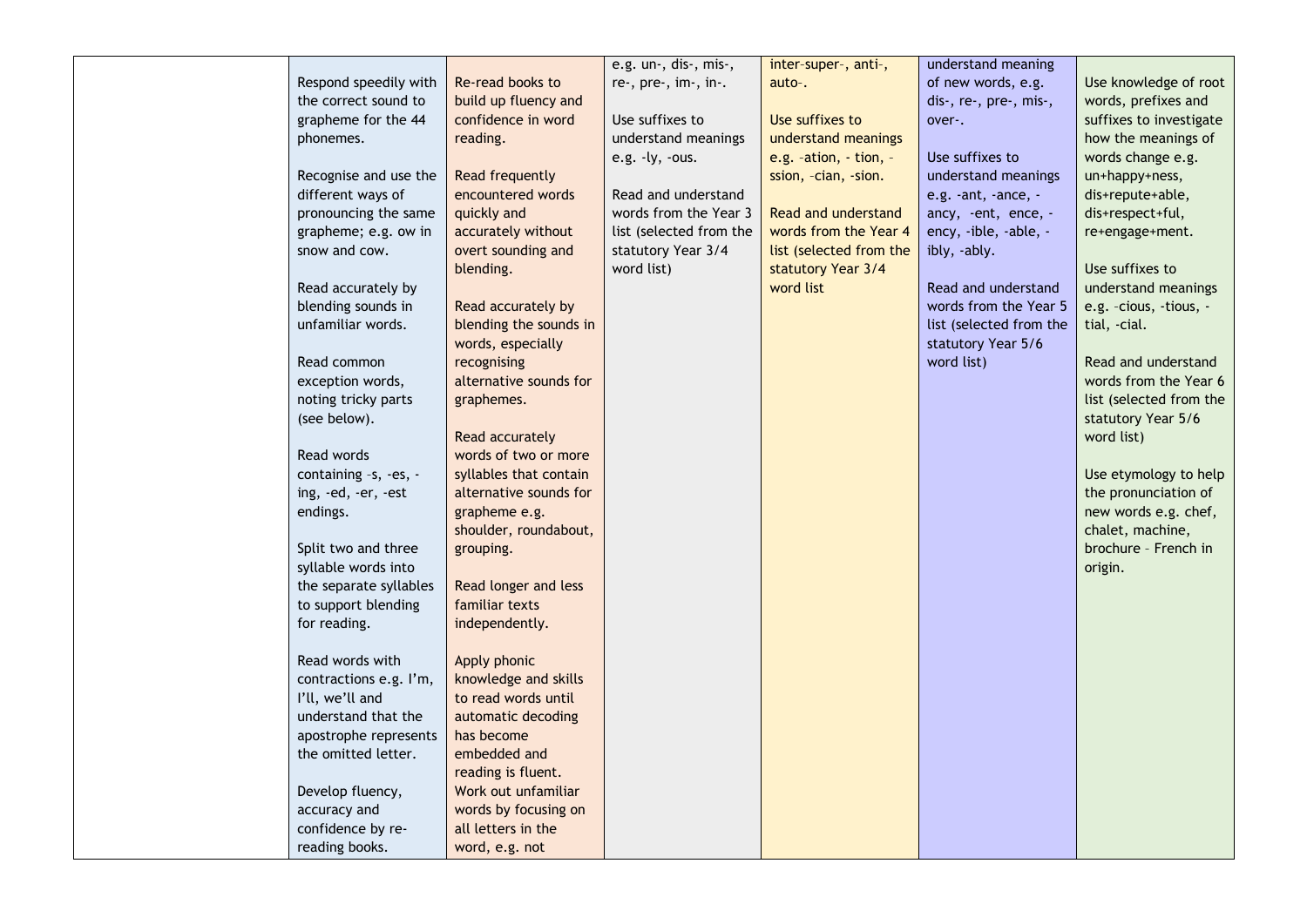|                         |                         | reading place for       |                        |                          |                        |                            |
|-------------------------|-------------------------|-------------------------|------------------------|--------------------------|------------------------|----------------------------|
|                         | Read more               | palace.                 |                        |                          |                        |                            |
|                         | challenging texts       |                         |                        |                          |                        |                            |
|                         | using phonics and       | Read words              |                        |                          |                        |                            |
|                         | common exception        | containing common       |                        |                          |                        |                            |
|                         | word recognition.       | suffixes e.g. -ness, -  |                        |                          |                        |                            |
|                         |                         | ment, -ful,             |                        |                          |                        |                            |
|                         |                         |                         |                        |                          |                        |                            |
|                         |                         | -less -ly, -ing, -ed, - |                        |                          |                        |                            |
|                         |                         | er, -est, -y.           |                        |                          |                        |                            |
|                         |                         | Read further common     |                        |                          |                        |                            |
|                         |                         |                         |                        |                          |                        |                            |
|                         |                         | exception words,        |                        |                          |                        |                            |
|                         |                         | noting tricky parts     |                        |                          |                        |                            |
|                         |                         | (see below).            |                        |                          |                        |                            |
| <b>Range of Reading</b> | Listen to and discuss   | Listen, discuss and     | Listen to and discuss  | Listen to, read and      | Listen to and discuss  | Listen to, read and        |
|                         | a range of texts at a   | express views about a   | a range of fiction,    | discuss a range of       | a range of fiction,    | discuss an                 |
|                         | level beyond that at    | range of texts at a     | poetry, plays and      | fiction, poetry, plays   | poetry and non-fiction | increasingly wide          |
|                         | which they can read     | level beyond that at    | non-fiction, e.g.      | and non-fiction in       | which they might not   | range of fiction,          |
|                         | independently,          | which they can read     | fables, fairy tales,   | different forms e.g.     | choose to read         | poetry, plays and          |
|                         | including stories, non- | independently,          | classic poetry, shape  | fairy tales, folk tales, | themselves.            | non-fiction.               |
|                         | fiction and poems.      | including stories, non- | poetry, non-           | classic poetry,          |                        |                            |
|                         |                         | fiction, and            | chronological reports, | kennings,                | Regularly listen to    | Regularly listen to        |
|                         | Relate texts to own     | contemporary and        | explanations.          | advertisements,          | whole novels read      | novels read aloud by       |
|                         | experiences.            | classic poetry.         |                        | formal speeches,         | aloud by the teacher   | the teacher from an        |
|                         |                         |                         | Regularly listen to    | magazines, electronic    | from an increasing     | increasing range of        |
|                         | Recognise and join in   | Orally retell a wider   | whole novels read      | texts.                   | range of authors.      | authors, which they        |
|                         | with language           | range of stories, fairy | aloud by the teacher.  |                          |                        | may not choose             |
|                         | patterns and            | tales and traditional   |                        | Regularly listen to      | Explore themes within  | themselves.                |
|                         | repetition.             | tales.                  | Read a range of non-   | whole novels read        | and across texts e.g.  |                            |
|                         |                         |                         | fiction texts, e.g.    | aloud by the teacher.    | loss, heroism,         | Independently read         |
|                         | Use patterns and        | Sequence and discuss    | information,           |                          | friendship.            | longer texts with          |
|                         | repetition to support   | the main events in      | discussion,            | Read books and texts,    |                        | sustained stamina and      |
|                         | oral retelling, e.g.    | stories and recounts.   | explanation,           | which are structured     | Make comparisons       | interest.                  |
|                         | fairy stories,          |                         | biography and          | in different ways, for   | within a text e.g.     |                            |
|                         | traditional tales and   | Read a range of non-    | persuasion.            | a range of purposes      | characters'            | Recommend books to         |
|                         | stories by well-known   | fiction texts which     |                        | and respond in a         | viewpoints of same     | their peers with           |
|                         | authors.                | are structured in       | Read books and texts   | variety of ways.         | events.                | detailed reasons for       |
|                         |                         | different ways,         | for a range of         | Learn a range of         |                        | their opinions.            |
|                         | Orally retell familiar  | including information,  | purposes e.g.          | poems by heart and       | Recommend books to     |                            |
|                         | stories in a range of   | explanations,           | enjoyment, research,   | rehearse for             | their peers with       | <b>Express preferences</b> |
|                         | contexts e.g. small     | instructions,           | skills development,    | performance.             | reasons for choices.   | about a wider range        |
|                         | world, role play,       | recounts, reports.      | reference.             |                          |                        | of books including         |
|                         |                         |                         |                        |                          |                        |                            |
|                         | storytelling.           |                         |                        |                          |                        | modern fiction,            |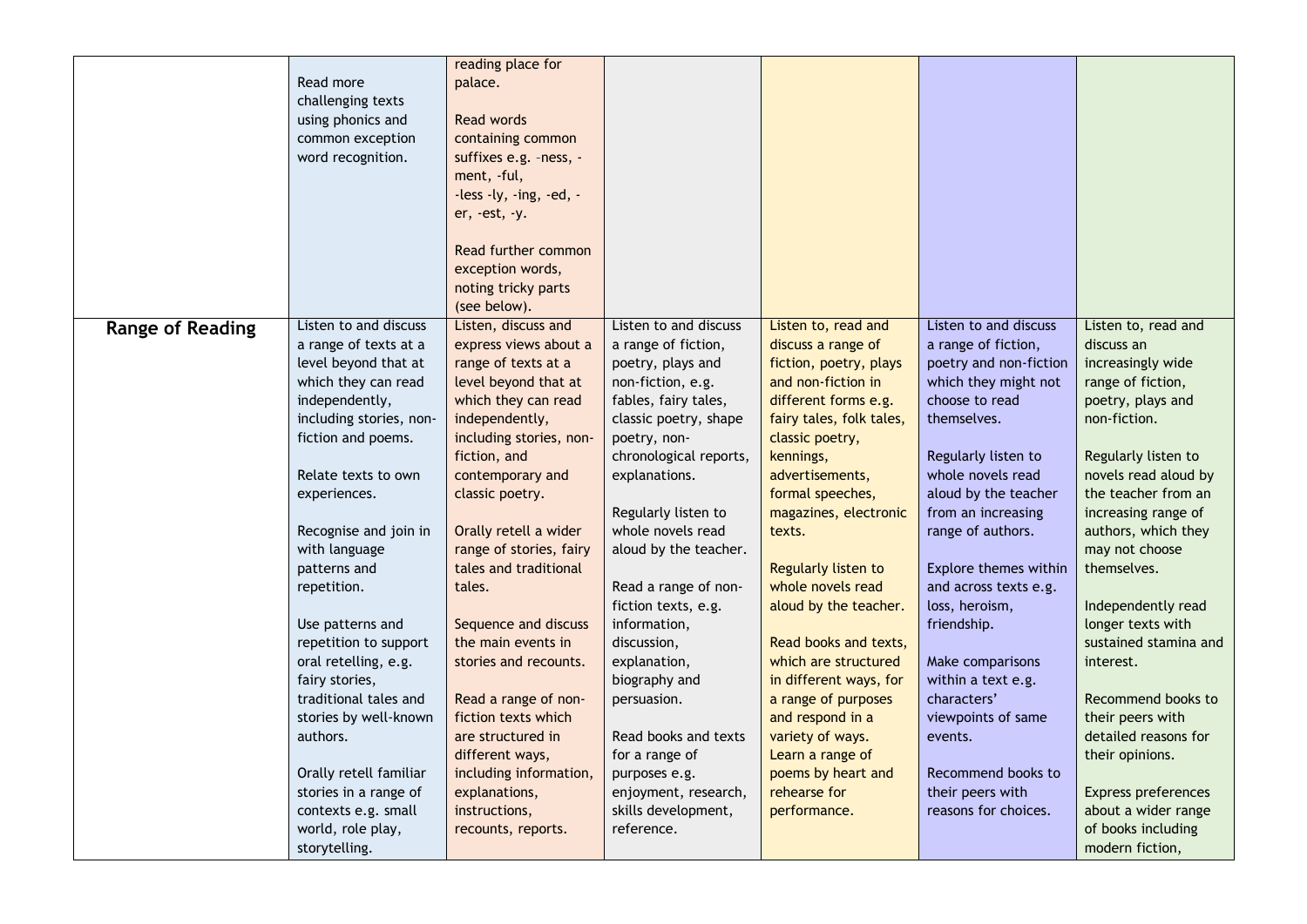|                |                       | Recognise the use of   | Recognise some         | Prepare poems and     | Read books and texts       | traditional stories,  |
|----------------|-----------------------|------------------------|------------------------|-----------------------|----------------------------|-----------------------|
|                | Enjoy and recite      | repetitive language    | different forms of     | play scripts to read  | that are structured in     | fiction from our      |
|                | rhymes and poems by   | within a text or poem  | poetry e.g. narrative, | aloud, showing        | different ways for a       | literary heritage and |
|                | heart.                | (e.g. run, run as fast | calligrams, shape      | understanding         | range of purposes.         | books from other      |
|                |                       | as you can) and across | poems.                 | through intonation,   |                            | cultures.             |
|                | Make personal reading | texts (e.g. long, long |                        | tone, volume and      | <b>Express preferences</b> |                       |
|                | choices and explain   | ago in a land far      | Sequence and discuss   | action.               | about a wider range        | Learn a wider range   |
|                | reasons for choices.  | away).                 | the main events in     |                       | of books including         | of poems by heart.    |
|                |                       |                        | stories.               | Orally retell a range | modern fiction,            |                       |
|                |                       | Learn and recite a     |                        | of stories, including | traditional stories,       | Prepare poems and     |
|                |                       | range of poems using   | Orally retell a range  | less familiar fairy   | myths and legends.         | play scripts to read  |
|                |                       | appropriate            | of stories, including  | stories, myths and    |                            | aloud and perform     |
|                |                       | intonation.            | less familiar fairy    | legends.              | Learn a wider range        | using dramatic        |
|                |                       |                        | stories, fables and    |                       | of poems by heart.         | effects.              |
|                |                       | Make personal reading  | folk tales e.g.        |                       |                            |                       |
|                |                       | choices and explain    | Grimm's Fairy Tales.   |                       | Prepare poems and          |                       |
|                |                       | reasons for choices.   |                        |                       | play scripts to read       |                       |
|                |                       |                        | Identify and discuss   |                       | aloud and perform,         |                       |
|                |                       |                        | themes e.g. good over  |                       | showing                    |                       |
|                |                       |                        | evil, weak and strong, |                       | understanding              |                       |
|                |                       |                        | wise and foolish,      |                       | through intonation,        |                       |
|                |                       |                        | mean and generous,     |                       | tone, volume and           |                       |
|                |                       |                        | rich and poor.         |                       | action so the meaning      |                       |
|                |                       |                        |                        |                       | is clear to an             |                       |
|                |                       |                        | Identify and discuss   |                       | audience.                  |                       |
|                |                       |                        | conventions e.g.       |                       |                            |                       |
|                |                       |                        | numbers three and      |                       |                            |                       |
|                |                       |                        | seven in fairy tales,  |                       |                            |                       |
|                |                       |                        | magical sentence       |                       |                            |                       |
|                |                       |                        | repeated several       |                       |                            |                       |
|                |                       |                        | times.                 |                       |                            |                       |
|                |                       |                        |                        |                       |                            |                       |
|                |                       |                        | Prepare poems and      |                       |                            |                       |
|                |                       |                        | play scripts to read   |                       |                            |                       |
|                |                       |                        | aloud, showing         |                       |                            |                       |
|                |                       |                        | understanding          |                       |                            |                       |
|                |                       |                        | through intonation,    |                       |                            |                       |
|                |                       |                        | tone, volume and       |                       |                            |                       |
|                |                       |                        | action.                |                       |                            |                       |
| <b>Reading</b> | Introduce and discuss | Identify, discuss and  | Identify, discuss and  | Identify, discuss and | Explain the meaning        | Explain the meaning   |
| comprehension  | key vocabulary,       | collect favourite      | collect favourite      | collect effective     | of words within the        | of new vocabulary     |
|                | linking meanings of   | words and phrases.     | words and phrases      | words and phrases     | context of the text.       | within the context of |
|                |                       |                        | which capture the      | which capture the     |                            | the text.             |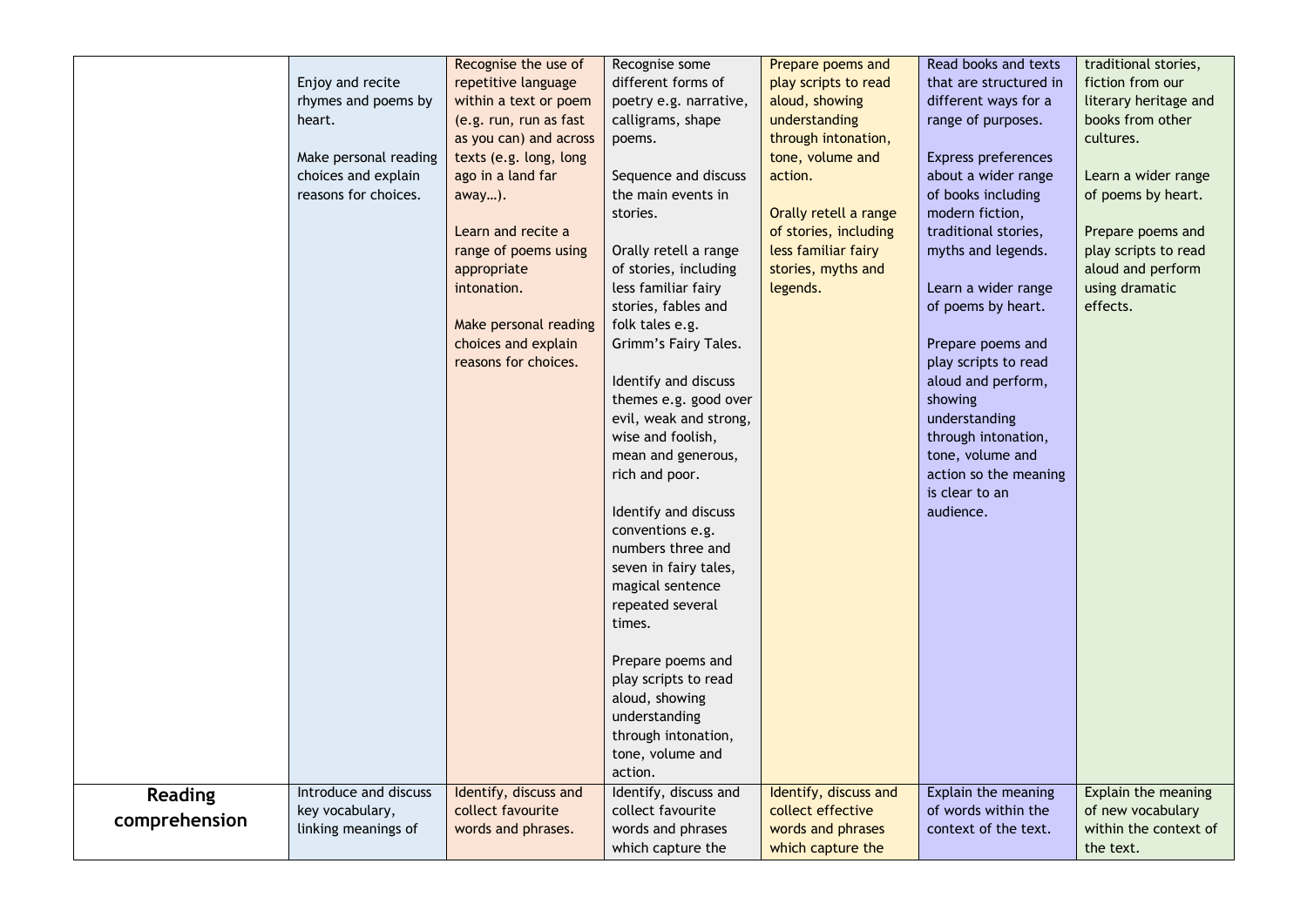| new words to those     | Introduce and discuss   | reader's interest and  | reader's interest and      | Use punctuation to     |                          |
|------------------------|-------------------------|------------------------|----------------------------|------------------------|--------------------------|
| already known.         | words within the        | imagination.           | imagination e.g.           | determine intonation   | Demonstrate active       |
|                        | context of a text,      |                        | metaphors, similes.        | and expression when    | reading strategies       |
| Activate prior         | linking new meanings    | Explain the meaning    |                            | reading aloud to a     | e.g. challenging peers   |
| knowledge e.g. what    | to known vocabulary.    | of unfamiliar words    | <b>Explain the meaning</b> | range of audiences.    | with questions,          |
| do you know about      |                         | by using the context.  | of key vocabulary          |                        | justifying opinions,     |
| minibeasts?            | Use morphology to       |                        | within the context of      | Check that the book    | responding to            |
|                        | work out the meaning    | Use dictionaries to    | the text.                  | makes sense to them    | different viewpoints     |
| Check that texts       | of unfamiliar words     | check meanings of      |                            | and demonstrate        | within a group.          |
| make sense while       | e.g. terror,            | words they have read.  | Use dictionaries to        | understanding e.g.     |                          |
| reading and self-      | terrorised.             |                        | check meanings of          | through discussion,    | Use a reading journal    |
| correct.               |                         | Use intonation, tone   | words in the texts         | use of reading         | to record on-going       |
|                        | Uses tone and           | and volume when        | that they read.            | journals.              | reflections and          |
| Develop and            | intonation when         | reading aloud.         |                            |                        | responses to personal    |
| demonstrate their      | reading aloud.          |                        | Use punctuation to         | Demonstrate active     | reading.                 |
| understanding of       |                         | Take note of           | determine intonation       | reading strategies     |                          |
| characters and events  | Activate prior          | punctuation when       | and expression when        | e.g. generating        | Explore texts in         |
| through role play and  | knowledge and raise     | reading aloud.         | reading aloud to a         | questions to refine    | groups and deepen        |
| drama, drawing on      | questions e.g. What     |                        | range of audiences.        | thinking, noting       | comprehension            |
| language from the      | do we know? What do     | Discuss their          |                            | thoughts in a reading  | through discussion.      |
| text.                  | we want to know?        | understanding of the   | <b>Make predictions</b>    | journal.               |                          |
|                        | What have we            | text.                  | based on information       |                        | Provide reasoned         |
| Give opinions and      | learned?                |                        | stated and implied.        | Infer characters'      | justifications for their |
| support with reasons   |                         | Raise questions during |                            | feelings, thoughts and | views.                   |
| e.g. I like the Little | Check that texts        | the reading process to | Demonstrate active         | motives from their     |                          |
| Red Hen because        | make sense while        | deepen understanding   | reading strategies         | actions and justify    | Justify opinions and     |
| she                    | reading and self-       | e.g. I wonder why the  | e.g. generating            | inferences with        | elaborate by referring   |
|                        | correct.                | character.             | questions, finding         | evidence.              | to the text e.g. using   |
| Explain clearly their  |                         |                        | answers, refining          |                        | the PEE prompt -         |
| understanding of       | Demonstrate             | Draw inferences        | thinking, modifying        | Predict what might     | Point+Evidence+Expla     |
| what is read to them.  | understanding of        | around characters      | questions,                 | happen from            | nation.                  |
|                        | fiction and non-fiction | thoughts, feelings and | constructing images.       | information stated     |                          |
| Demonstrate            | texts by asking and     | actions, and justify   |                            | and implied.           | Infer characters'        |
| understanding of       | answering who, what,    | with evidence from     | Justify responses to       |                        | feelings, thoughts and   |
| texts by answering     | where, when, why,       | the text.              | the text using the PE      | Through close reading  | motives from their       |
| questions related to   | how questions.          |                        | prompt (Point +            | of the text, re-read   | actions, justifying      |
| who, what, where,      |                         | Make predictions       | Evidence).                 | and read ahead to      | inferences with          |
| when, why, how.        | Explain and discuss     | based on details       |                            | locate clues to        | evidence e.g.            |
|                        | their understanding,    | stated.                | Identify, analyse and      | support                | Point+Evidence+Expla     |
| Identify and discuss   | giving opinions and     |                        | discuss themes e.g.        | understanding.         | nation.                  |
| the main events in     | supporting with         | Justify responses to   | safe and dangerous,        |                        |                          |
| stories.               | reasons e.g. Hansel     | the text using the PE  | just and unjust,           | Scan for key words     | Predict what might       |
|                        | was clever when he      |                        | origins of the earth,      | and text mark to       | happen from              |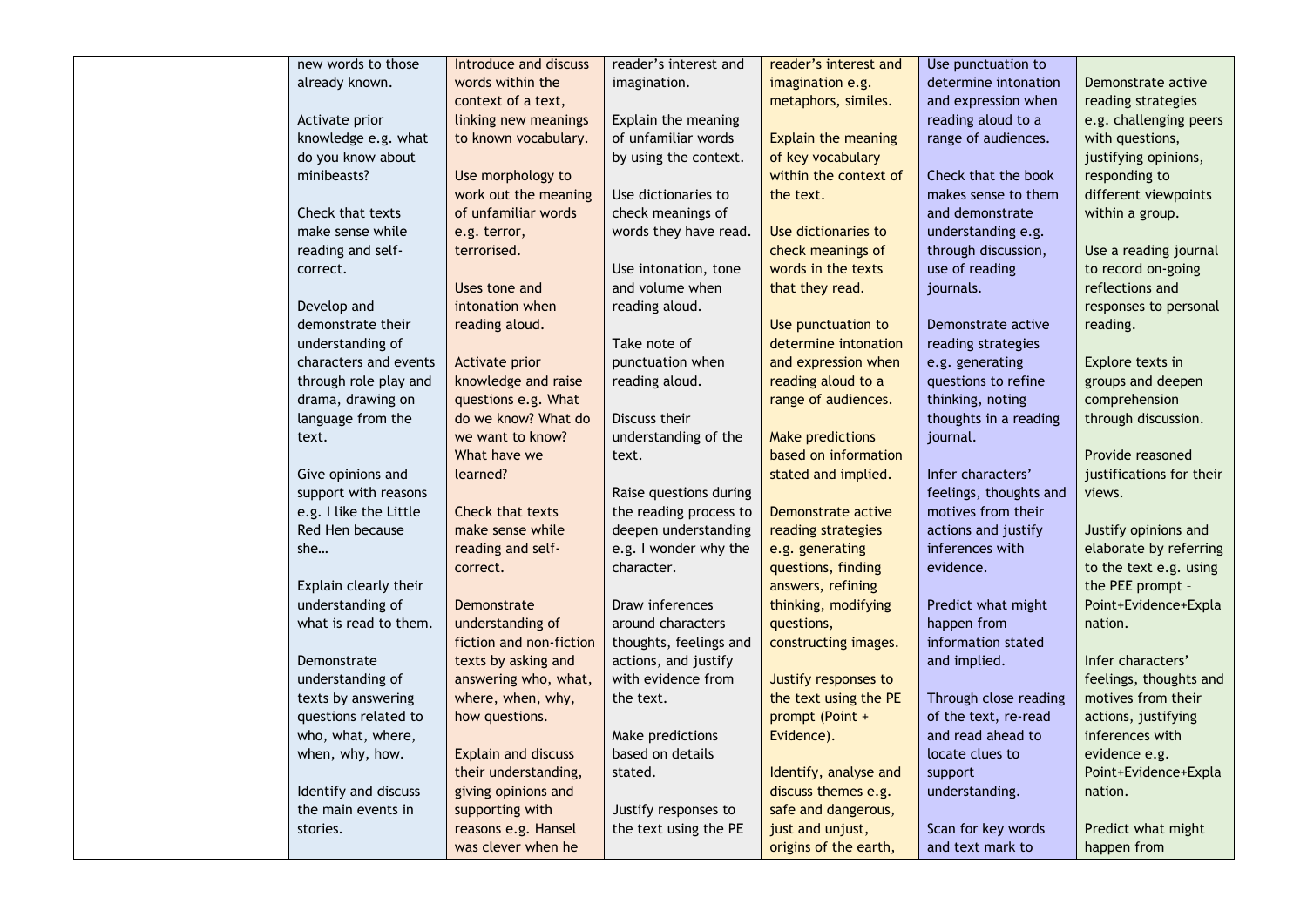| Identify and discuss  | put stones in his     | prompt (Point +        | its people and         | locate key              | information stated     |
|-----------------------|-----------------------|------------------------|------------------------|-------------------------|------------------------|
| the main characters   | pocket because        | Evidence).             | animals.               | information.            | and implied.           |
| in stories.           |                       |                        |                        |                         | Through close          |
| diagram.              | Develop and           | Discuss the purpose of | Draw inferences        | Summarise main ideas    | reading, re-read and   |
|                       | demonstrate their     | paragraphs.            | around characters'     | drawn from more         | read ahead to locate   |
| Discuss the title and | understanding of      |                        | thoughts, feelings,    | than one paragraph      | clues to support       |
| how it relates to the | characters and events | Identify a key idea in | actions and motives,   | and identify key        | understanding and      |
| events in the whole   | through role play and | a paragraph.           | and justify with       | details which support   | justify with evidence  |
| story e.g. Peace at   | drama, drawing on     |                        | evidence from the      | this.                   | from the text.         |
| Last by Jill Murphy.  | language from the     | Analyse and evaluate   | text using point and   |                         |                        |
|                       | text.                 | texts looking at       | evidence.              | Justify opinions and    | Make comparisons       |
| Make basic inferences |                       | language, structure    |                        | elaborate by referring  | within and across      |
| about what is being   | Make inferences       | and presentation e.g.  | Identify main ideas    | to the text, e.g. using | texts e.g. similar     |
| said and done.        | about characters and  | persuasive letter,     | drawn from more        | the PEE prompt -        | events in different    |
|                       | events using evidence | diary and calligram    | than one paragraph     | Point + Evidence +      | books such as being    |
| Make predictions      | from the text e.g.    | etc.                   | and summarise these    | Explanation.            | an evacuee in Carrie's |
| based on what has     | what is the character |                        | e.g. character is evil |                         | War and Goodnight Mr   |
| been read so far.     | thinking, saying and  |                        | because $1/2/3$        |                         | Tom.                   |
|                       | feeling?              |                        | reasons.               |                         |                        |
|                       | Make predictions      |                        |                        |                         | Compare characters     |
|                       | based on what has     |                        | Analyse and evaluate   |                         | within and across      |
|                       | been read so far.     |                        | texts looking at       |                         | texts.                 |
|                       |                       |                        | language, structure    |                         |                        |
|                       |                       |                        | and presentation and   |                         | Compare texts          |
|                       |                       |                        | how these contribute   |                         | written in different   |
|                       |                       |                        | to meaning.            |                         | periods.               |
|                       |                       |                        |                        |                         |                        |
|                       |                       |                        | Recognise and analyse  |                         | Recognise themes       |
|                       |                       |                        | different forms of     |                         | within and across      |
|                       |                       |                        | poetry e.g. haiku,     |                         | texts e.g. hope,       |
|                       |                       |                        | limericks, kennings.   |                         | peace, fortune,        |
|                       |                       |                        |                        |                         | survival.              |
|                       |                       |                        |                        |                         |                        |
|                       |                       |                        |                        |                         | Distinguish between    |
|                       |                       |                        |                        |                         | statements of fact or  |
|                       |                       |                        |                        |                         | opinion across a range |
|                       |                       |                        |                        |                         | of texts e.g. first-   |
|                       |                       |                        |                        |                         | hand account of an     |
|                       |                       |                        |                        |                         | event compared with    |
|                       |                       |                        |                        |                         | a reported example     |
|                       |                       |                        |                        |                         | such as Samuel Pepys'  |
|                       |                       |                        |                        |                         | diary and a history    |
|                       |                       |                        |                        |                         | textbook.              |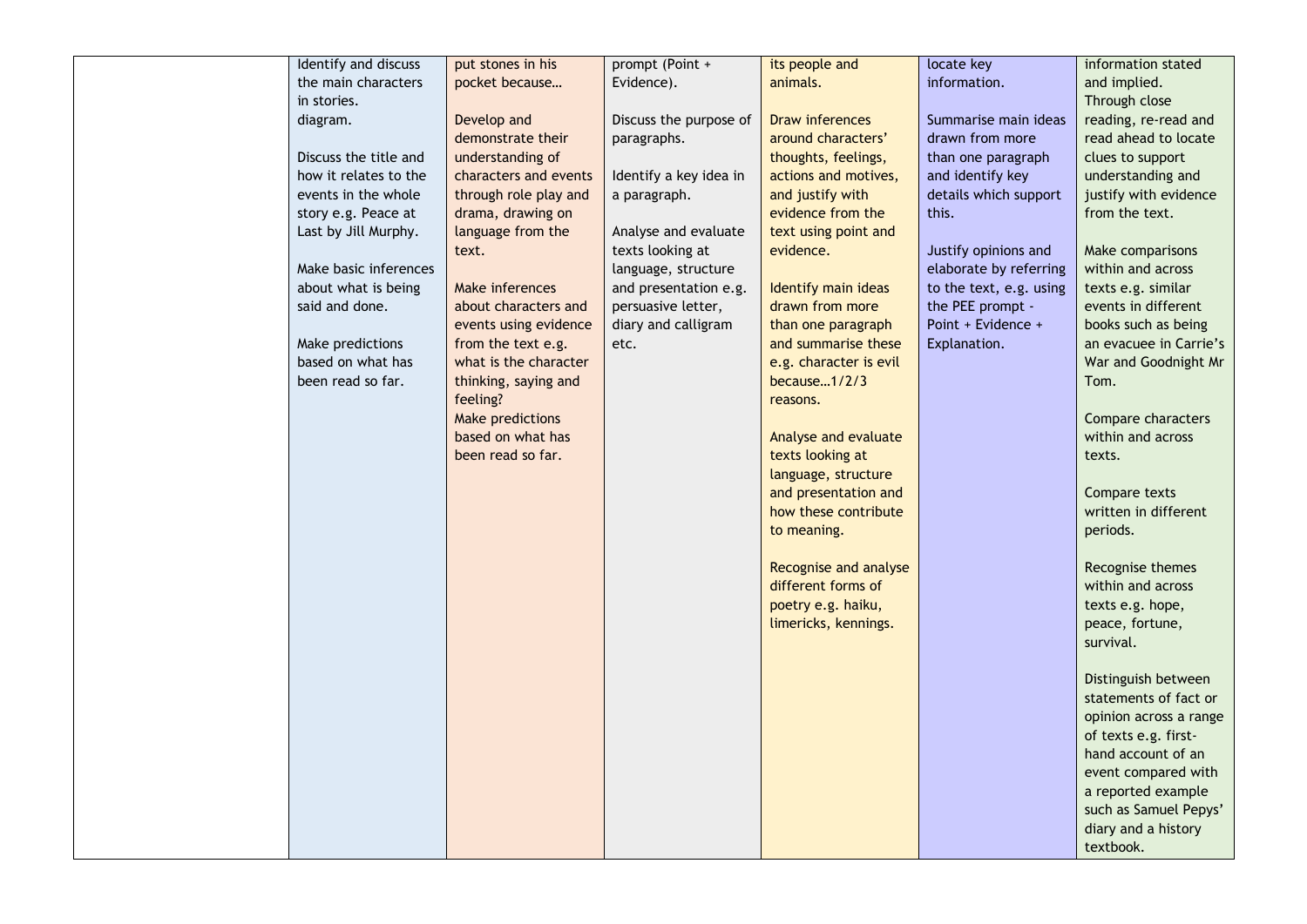|               |                                              |                                                                                                                                                                                                                                                                                     |                                                                                                                                                                                                                                                                                                                                                                   |                                                                                                                                                                                                                                                                                                                                                                                           |                                                                                                                                                                                                                                                                                                                                                                                                                     | Skim for gist.<br>Scan for key<br>information e.g.<br>identify words and<br>phrases which tell you<br>the character is<br>frustrated, or find<br>words/phrases which<br>suggest that a theme<br>park is exciting.<br>Use a combination of<br>skimming, scanning<br>and close reading<br>across a text to locate<br>specific detail.                                                                    |
|---------------|----------------------------------------------|-------------------------------------------------------------------------------------------------------------------------------------------------------------------------------------------------------------------------------------------------------------------------------------|-------------------------------------------------------------------------------------------------------------------------------------------------------------------------------------------------------------------------------------------------------------------------------------------------------------------------------------------------------------------|-------------------------------------------------------------------------------------------------------------------------------------------------------------------------------------------------------------------------------------------------------------------------------------------------------------------------------------------------------------------------------------------|---------------------------------------------------------------------------------------------------------------------------------------------------------------------------------------------------------------------------------------------------------------------------------------------------------------------------------------------------------------------------------------------------------------------|--------------------------------------------------------------------------------------------------------------------------------------------------------------------------------------------------------------------------------------------------------------------------------------------------------------------------------------------------------------------------------------------------------|
| Participation | Listen to what others<br>say.<br>Take turns. | Participate in<br>discussion about what<br>is read to them,<br>taking turns and<br>listening to what<br>others say.<br>Make contributions in<br>whole class and group<br>discussion.<br>Consider other points<br>of view.<br>Listen and respond to<br>contributions from<br>others. | Participate in<br>discussion about what<br>is read to them and<br>books they have read<br>independently.<br>Develop and agree on<br>rules for effective<br>discussion.<br>Take turns and listen<br>to what others say.<br>Make and respond to<br>contributions in a<br>variety of group<br>situations e.g. whole<br>class, pairs, guided<br>groups, book circles. | Participate in<br>discussion about what<br>is read to them and<br>books they have read<br>independently, taking<br>turns and listening to<br>what others say.<br>Develop, agree on<br>and evaluate rules for<br>effective discussion.<br>Make and respond to<br>contributions in a<br>variety of group<br>situations e.g. whole<br>class, independent<br>reading groups, book<br>circles. | Participate in<br>discussions about<br>books that are read to<br>them and those they<br>can read for<br>themselves, building<br>on their own and<br>others ideas and<br>challenging views<br>courteously.<br>Explain and discuss<br>their understanding of<br>what they have read,<br>including through<br>formal presentations<br>and debates.<br>Prepare formal<br>presentations<br>individually or in<br>groups. | Participate in<br>discussions about<br>books, building on<br>their own and others'<br>ideas and challenging<br>views courteously.<br>Explain and discuss<br>their understanding of<br>what they have read,<br>including through<br>formal presentations<br>and debates.<br>Prepare formal<br>presentations<br>individually or in<br>groups.<br>Use notes to support<br>presentation of<br>information. |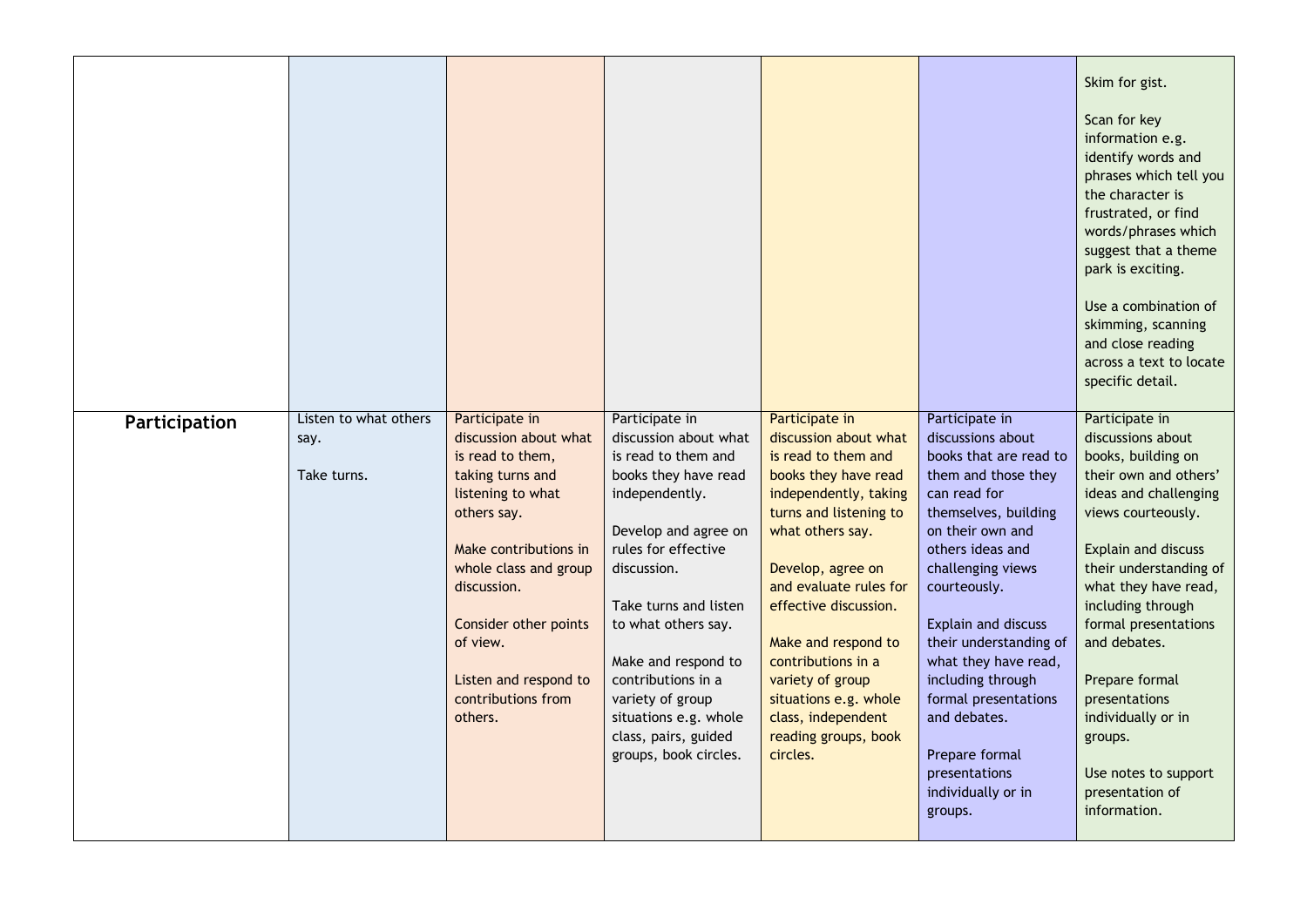|             |                                                                                                                                                                                   |                                                                                                                                                                                                                                                                                     |                                                                                                                                                                                                                                                                                                                                                                                                                                                                       |                                                                                                                                                                                                                                                                                                                                                                                                                                                                                                                                                                                             | Use notes to support<br>presentation of<br>information.<br>Respond to questions<br>generated by a<br>presentation.<br>Participate in debates<br>on an issue related to<br>reading (fiction or                                                                                                         | Respond to questions<br>generated by a<br>presentation.<br>Participate in debates<br>on issues related to<br>reading (fiction/non-<br>fiction).                                                                                                                                                                                                                                                                                            |
|-------------|-----------------------------------------------------------------------------------------------------------------------------------------------------------------------------------|-------------------------------------------------------------------------------------------------------------------------------------------------------------------------------------------------------------------------------------------------------------------------------------|-----------------------------------------------------------------------------------------------------------------------------------------------------------------------------------------------------------------------------------------------------------------------------------------------------------------------------------------------------------------------------------------------------------------------------------------------------------------------|---------------------------------------------------------------------------------------------------------------------------------------------------------------------------------------------------------------------------------------------------------------------------------------------------------------------------------------------------------------------------------------------------------------------------------------------------------------------------------------------------------------------------------------------------------------------------------------------|-------------------------------------------------------------------------------------------------------------------------------------------------------------------------------------------------------------------------------------------------------------------------------------------------------|--------------------------------------------------------------------------------------------------------------------------------------------------------------------------------------------------------------------------------------------------------------------------------------------------------------------------------------------------------------------------------------------------------------------------------------------|
| Non-fiction | Recall specific<br>information in fiction<br>and non-fiction texts.<br>Locate parts of text<br>that give particular<br>information, e.g.<br>titles, contents page<br>and labelled | Identify how specific<br>information is<br>organised within a<br>non-fiction text e.g.<br>sub-headings,<br>contents, bullet<br>points, glossary,<br>diagrams.<br>Locate information<br>from non-fiction texts<br>using the contents<br>page, index, labelled<br>diagrams and charts | Prepare for research<br>by identifying what is<br>already known about<br>the subject and key<br>questions to structure<br>the task.<br>Evaluate how specific<br>information is<br>organised within a<br>non-fiction text e.g.<br>text boxes, contents,<br>bullet points,<br>glossary, diagrams.<br>Quickly appraise a<br>text to evaluate<br>usefulness.<br>Navigate texts in print<br>and on screen.<br>Record information<br>from a range of non-<br>fiction texts. | Prepare for research<br>by identifying what is<br>already known about<br>the subject and key<br>questions to structure<br>the task.<br>Navigate texts, e.g.<br>using contents and<br>index pages, in order<br>to locate and retrieve<br>information in print<br>and on screen.<br><b>Record information</b><br>from a range of non-<br>fiction texts.<br>Scan for dates,<br>numbers and names.<br>Analyse and evaluate<br>how specific<br>information is<br>organised within a<br>non-fiction text e.g.<br>text boxes, sub-<br>headings, contents,<br>bullet points,<br>glossary, diagrams. | non-fiction).<br>Analyse the<br>conventions of<br>different types of<br>writing e.g. use of<br>first person in<br>autobiographies and<br>diaries.<br>Identify how<br>language, structure<br>and presentation<br>contribute to meaning<br>e.g. formal letter,<br>informal diary,<br>persuasive speech. | Retrieve, record,<br>make notes and<br>present information<br>from non-fiction,<br>including texts used<br>in other subjects.<br>Analyse the<br>conventions of<br>different types of<br>writing e.g. use of<br>dialogue to indicate<br>geographical and/or<br>historical settings for<br>a story.<br>Identify how<br>language, structure<br>and presentation<br>contribute to meaning<br>e.g. persuasive<br>leaflet, balanced<br>argument. |